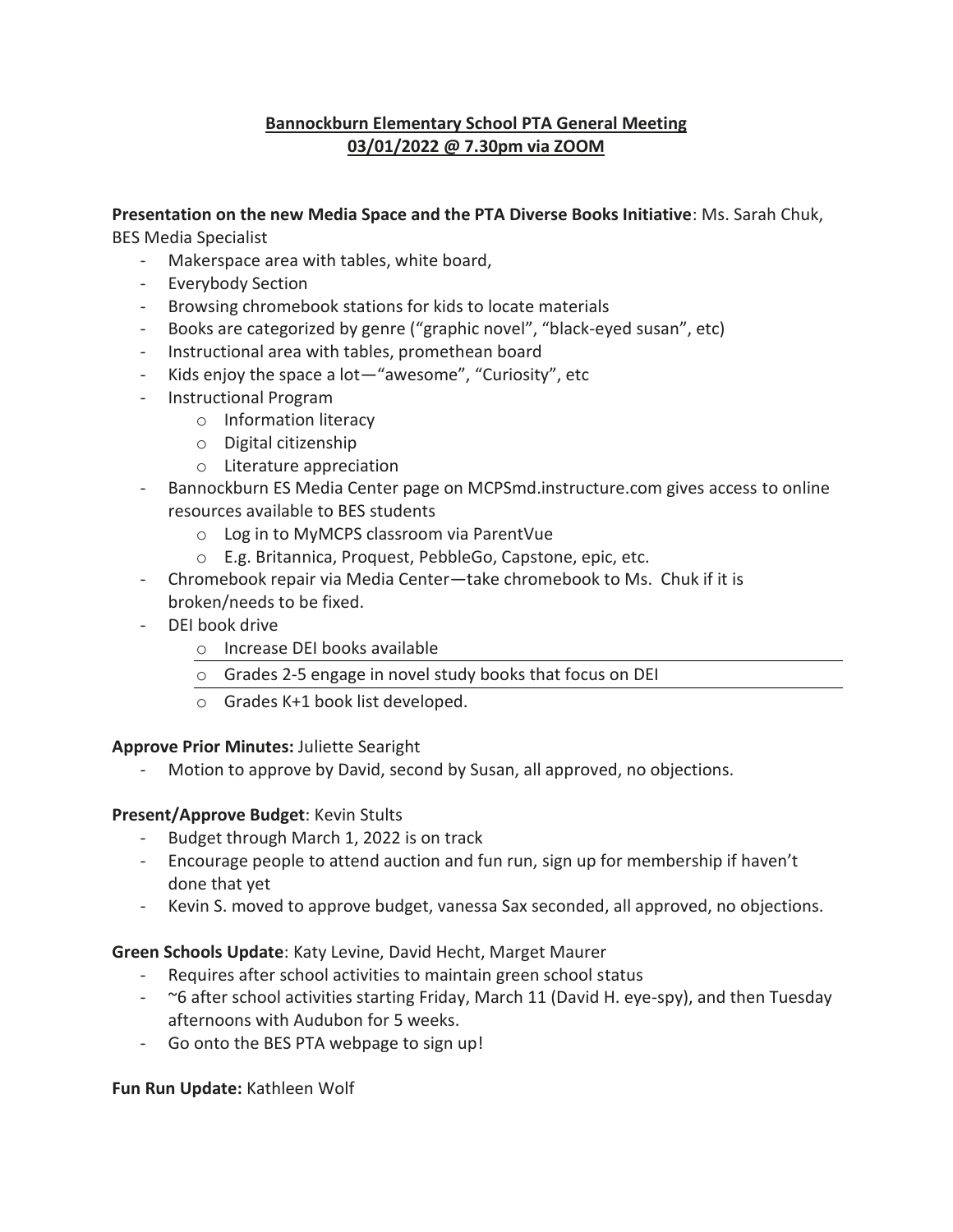- March 18, onsite registration at 8:30, run at 9:30
- Tee shirts—5 great designs!
- Will give out tee shirts morning before the run
- Have some SSL kids and parent volunteers to set up cones and guide people through the route.
- Post-race snacks and DJ on the blacktop
- Raffle—gift cards from local businesses—if you can help get some, pass on to Juliette or Kathleen

#### **Earth Day April 23:** Marget Maurer

- Outside, activities, will need parent volunteers
- Education and activity focused tables, emphasis on planting, recycling
- More info to come

#### **Auction Update:** Anna Benefiel

- Get tickets, \$35
- Bidding starts now
- Please buy your ticket for auction and plan to attend a great party with your friends! \$35 for PTA members. Auction will be 7p-10p on Saturday April 30 at the Praline Bakery rooftop garden, 4611 Sangamore Rd Bethesda MD 20816. Tickets: <https://www.biddingowl.com/BESPTAAuction2022>
- Need sport events and business donations
- Decorate! Get ready to enjoy the circus! Origami animals requested. Contact Anna to help with auction donation/planning

#### **Diverse Books Initiative and DEI Survey update:** Marsha Ashley, Kelly Griffiths and Lisa Kays

- All books on wish list
- Will send out email on Friday detailing the book drive and asking parents to donate via a sign up genius
- Will have bins set up at school to collect books
- March 4-April 9. Will inventory collection at that point, and if have a deficit we will use Scholastic dollars from book fair to make up deficit, and finally we will use PTA budget if needed to complete the DEI initiative.

#### **Variety Show:** Sebastian Gordon

- This year will be virtual like last year
- 2-min acts, can be singing, dancing, stand up, plays, talents of all sorts
- Have talked to Principal Bradley to have her play the show for the kids at school during lunch—not certain when
- Requested acts due to Seb by April 19, show to be completed by May 23.
- "Live emcee" could be spliced into the video as well—Will maybe get the  $5<sup>th</sup>$  graders or Seb to emcee.

**Resident Artist Program Update:** Erika Satlof and Asha Balakrishnan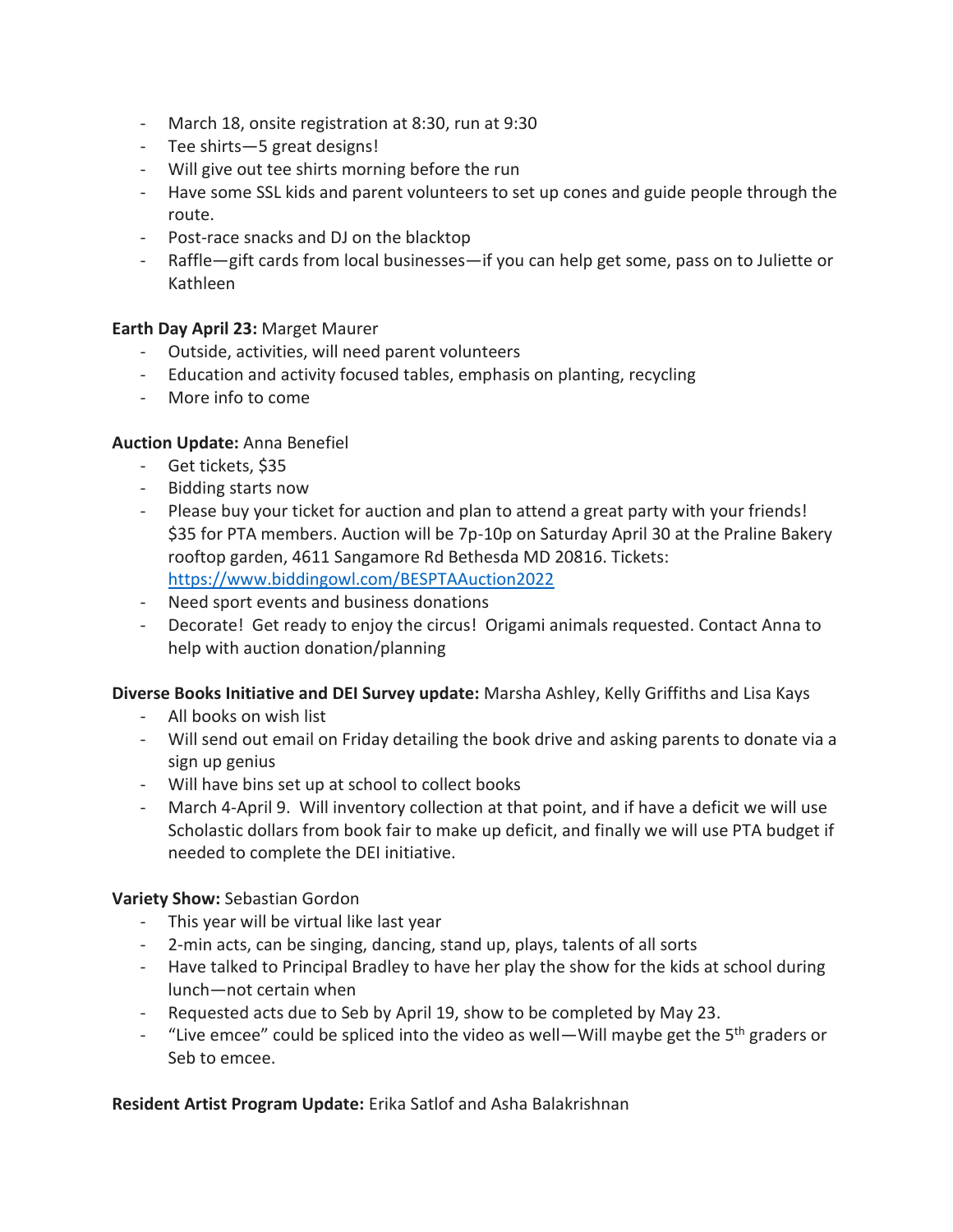- Virtual dance assembly 3/14
- Felted wool project for  $1<sup>st</sup>$  floor main hallway will be hung in May
	- o Learning to felt boiled wool
	- $\circ$  Students wrote poems about Covid feelings, and felt wall will portray these feelings.
	- o Will be looking for parents to help sew together

#### **Community Outreach:** Mia Morrison

- Thank you to everyone for coat drive—great items donated
- LEGO replay
	- o Recycling legos

### **International Fair:** Margaret Cantrell

- Saturday June 4 in PM
- [InternationalFair2022@gmail.com,](mailto:InternationalFair2022@gmail.com) 202-445-5533

#### **Spring Clubs:** Verinda Fike

- Winter clubs, great selection
- Mask mandate rescinded from EM in error—EM will follow BES mask guidelines
- Chess, Pottery, and other oldies and goodies. NEW: debate and drama
- Send ideas/requests to Verinda

### **MCCPTA Update:** Melissa Waite and David Hecht

- Recap of MCCPTA letter regarding COVID mitigation recommendations
	- o Letter was ultimately rescinded due to decline of COVID incidence
- BES parent survey regarding the MCCPTA
	- o Majority of parents did not want the letter sent
		- Wanted to prioritize in person learning, while supporting virtual option for higher risk individuals
		- Highest priority concern is continued learning loss and mental/emotional stresses on children
	- $\circ$  Those parents that supported the MCCPTA letter prioritized safety of children and families
- Reminder that MCCPTA is only one avenue for advocacy. You are welcome to advocate through whatever avenues you would like.

### **Curriculum Update:**

- Jodi L. summarized the recent Gifted committee meetings about math and ELA pathways in an email sent out last week
- Vanessa
	- o Twice exceptional meeting to be held March 23.

**Upcoming Events:** May Fair 5/13, Book Fair (5/12-17)